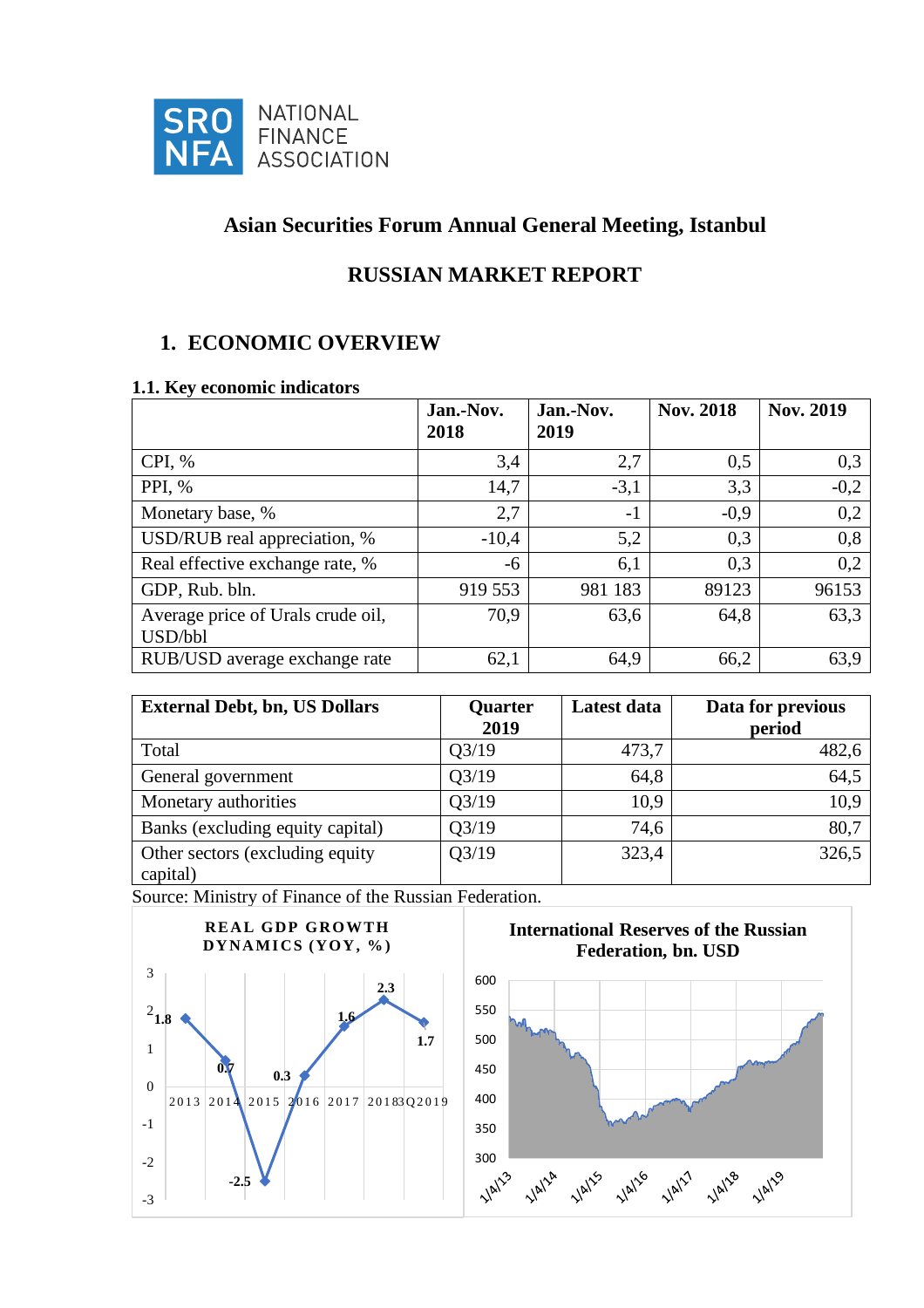Source: Bank of Russia.



Russian Ruble volatility remains low while in free-floating.

Source: Bank of Russia.

### **1.2. Consumer Price Dynamics**

In November 2019, annual inflation decelerated to 3.5%. As in previous months, inflation was dragged down by a complex of disinflationary factors. Many of them were temporary, notably, because the appreciation of the ruble observed since the beginning of the year.

|                                                                                                         | 9   | 9   | 9             | 19  | 19  | 19            | $[01.201 \, 02.201 \, 03.201 \, 04.201 \, 05.201 \, 06.201 \, 07.201 \, 08.201 \, 09.201 \, 10.201 \, 1]$<br>9 | 9   | 9   | 9   | 11.201<br>9 |
|---------------------------------------------------------------------------------------------------------|-----|-----|---------------|-----|-----|---------------|----------------------------------------------------------------------------------------------------------------|-----|-----|-----|-------------|
| Core<br>inflation,<br>on the<br>same<br>month of<br>the<br>previous<br>year                             | 4.1 | 4.4 | $ 4.6\rangle$ | 4.6 | 4.7 | $ 4.6\rangle$ | $ 4.5\rangle$                                                                                                  | 4.3 | 4.0 | 3.7 | 3.5         |
| Median of<br>price<br>growth<br>distributio<br>n, on the<br>same<br>month of<br>the<br>previous<br>year | 4.0 | 4.2 | 4.5           | 4.6 | 4.5 | $ 4.5\rangle$ | 4.2                                                                                                            | 4.1 | 3.9 | 3.6 | 3.5         |

Source: Rosstat, Ministry of Economic Development.

Inflation slowdown is overshooting the forecast. Households' inflation expectations continue to decrease. Price expectations of businesses remain overall unchanged. The growth rate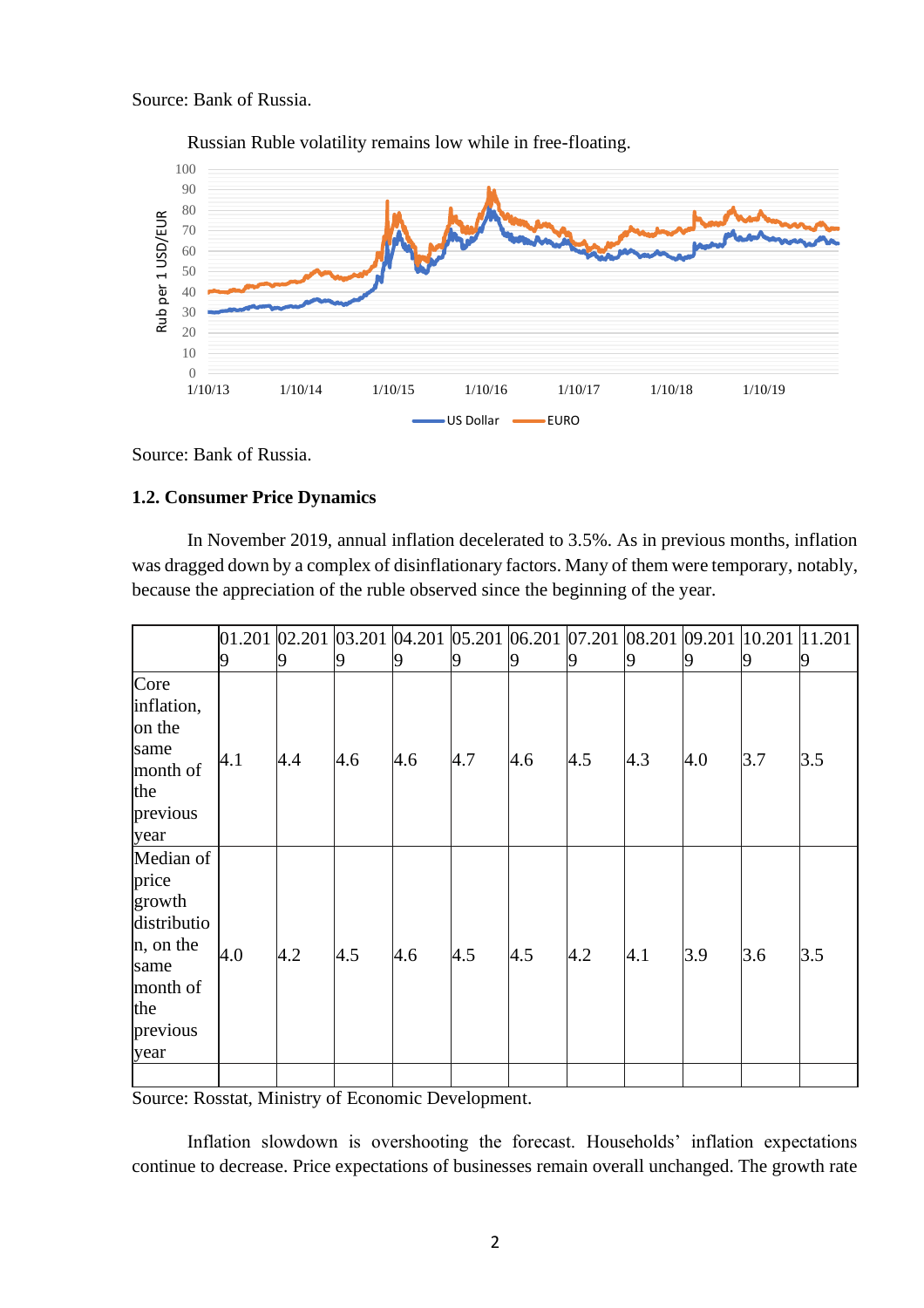of the Russian economy increased in Q3. Risks of a substantial global economic slowdown persist. Disinflationary risks still exceed pro-inflationary risks over the short-term horizon.

## **1.3. The Russian Federation Credit Ratings**

Since February 2019 Russia has investment-grade ratings from all these agencies:

- S&P Global Ratings: BBB-, stable outlook.
- Moody's: Baa3, stable outlook.
- Fitch Ratings: BBB, stable outlook.

# **2. CAPITAL MARKET OVERVIEW**

## **2.1. Information on Banking System of the Russian Federation and Stock Market Indicators**

The number of banks in Russia is progressively declining year over year. As of 01 November 2019 there are 454 operating credit institutions, including 373 credit institution covered by the mandatory deposit insurance system.



Source: Bank of Russia, Ministry of Finance of the Russian Federation.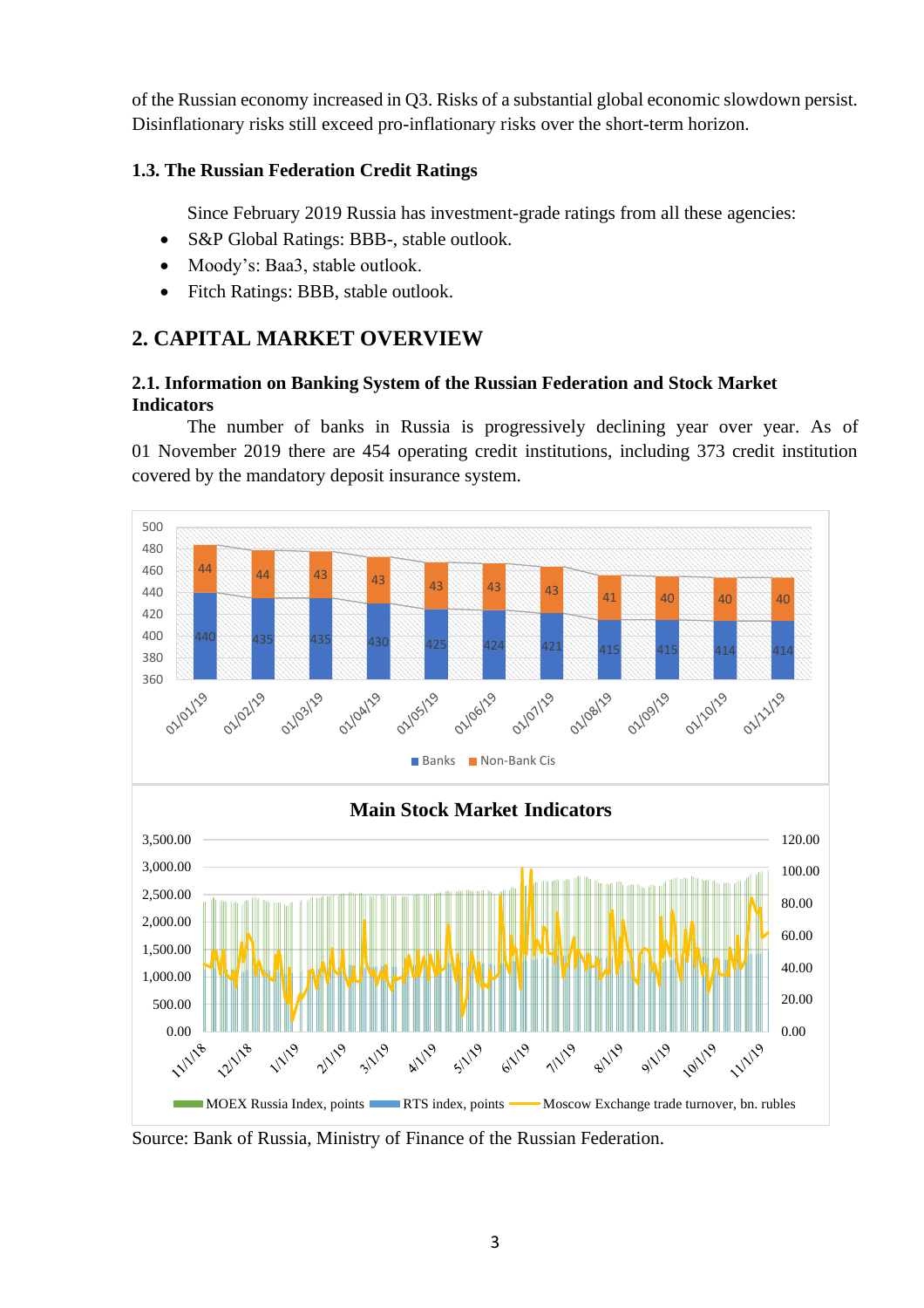#### **2.2. Market Benchmarks and Indexes**

On 25 October 2019, the Bank of Russia Board of Directors decided to cut the key rate by 50 bp to 6.50% per annum.

The graph below provides the dynamic's comparison of the Bank of Russia Key Rate performance and OTC market benchmarks.



The reference weighted rate of overnight ruble loans (deposits) **RUONIA** (Ruble Overnight Index Average) reflects the estimation of the cost of unsecured overnight ruble borrowing by banks with minimum credit risk. RUONIA is calculated by the Bank of Russia according to the methodology developed in cooperation with the National Finance Association (NFA) based on the information on overnight interbank lending transactions conducted during a given business day between the leading Russian banks.

**MosPrime Rate** (Moscow Prime Offered Rate) is the NFA fixing of reference rate based on the offer rates of Russian Ruble deposits as quoted by Contributor Banks — the leading participants of the Russian money market to the first-class financial institutions. MosPrime Rate is calculated for the tenors of 1 day (overnight), 1 week, 2 weeks, 1, 2, 3 and 6 months.

Ruble Offered Repo Rate (**RUREPO**) is the NFA reference rate based on interest rates in rubles for REPO operations to first-class banks with securities of the highest reliability category, announced by leading participants in the Russian repo market. RUREPO is calculated for the tenors of 1 day (overnight), 1 week, 2 weeks and 1 month.

#### **2.3. The public debt of the Russian Federation**

Public government debt (OFZ) remains stable, and the Ministry of Finance reached the 3Q 2019 targets and borrowing plan. As of November 2019, the share of non-resident holders of the outstanding OFZ reached 32%.

Structure of the Ministry of Finance borrowings: OFZ with fixed coupon – 90%, inflated  $OFZ - 5%$  and floating  $OFZ - 5%$ .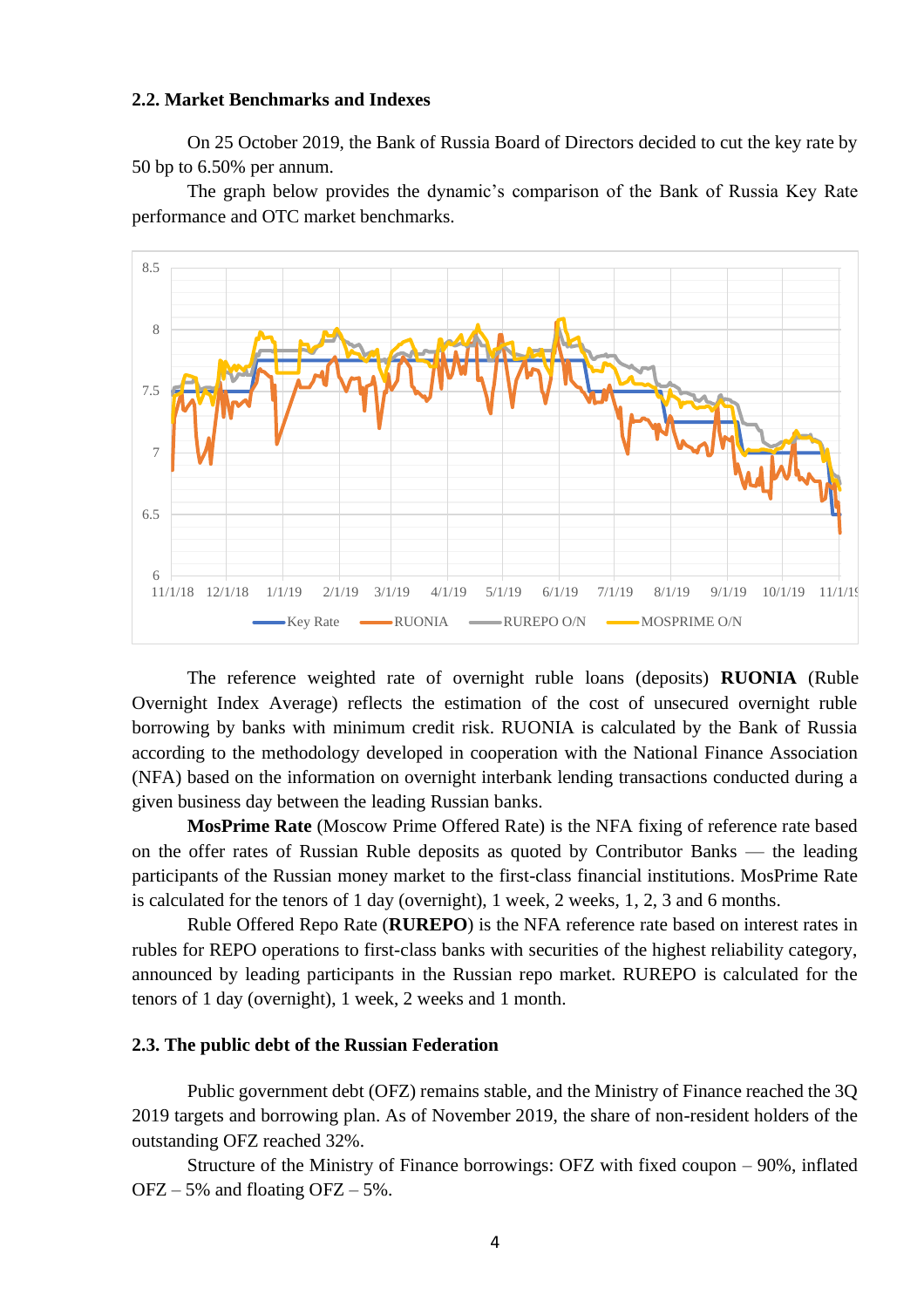- Public Domestic Debt of the Russian Federation (as of 01.12.2019) (mln. RUB)<sub>1</sub>: 10 739 871,6.
- Public External Debt of the Russian Federation (as of 01.12.2019): USD 58 622 mln.



### **2.3. Overview of the Russian bond market**

According to the results of 9 months of 2019, the total market for ruble bonds increased by 11.8% compared to the beginning of the year and amounted to about 21.811 tn. Rubles. The volume of corporate bonds in circulation at the end of the period under review amounted to about 12.479 trillion rubles, which is 7.45% higher than the beginning of the year. The volume of the regional bond market amounted to the end of 3Q 2019. 546.3 bn. Rubles, which is 3.0% lower than the beginning of the year.

On the market of sub-federal and municipal bonds at the end of 3Q 2019, 103 issues of debt securities of 42 regions-issuers were presented, as well as 11 issues of 6 local authorities. On the corporate bond market at the end of 3Q 2019 1613 issues of 425 issuers were in circulation, which is 186 issues and 20 issuers more than at the beginning of the year.



Source: BC Region.

<sup>1</sup> Including state guarantees of the Russian Federation in the currency of the Russian Federation – RUB 1 386 134,4.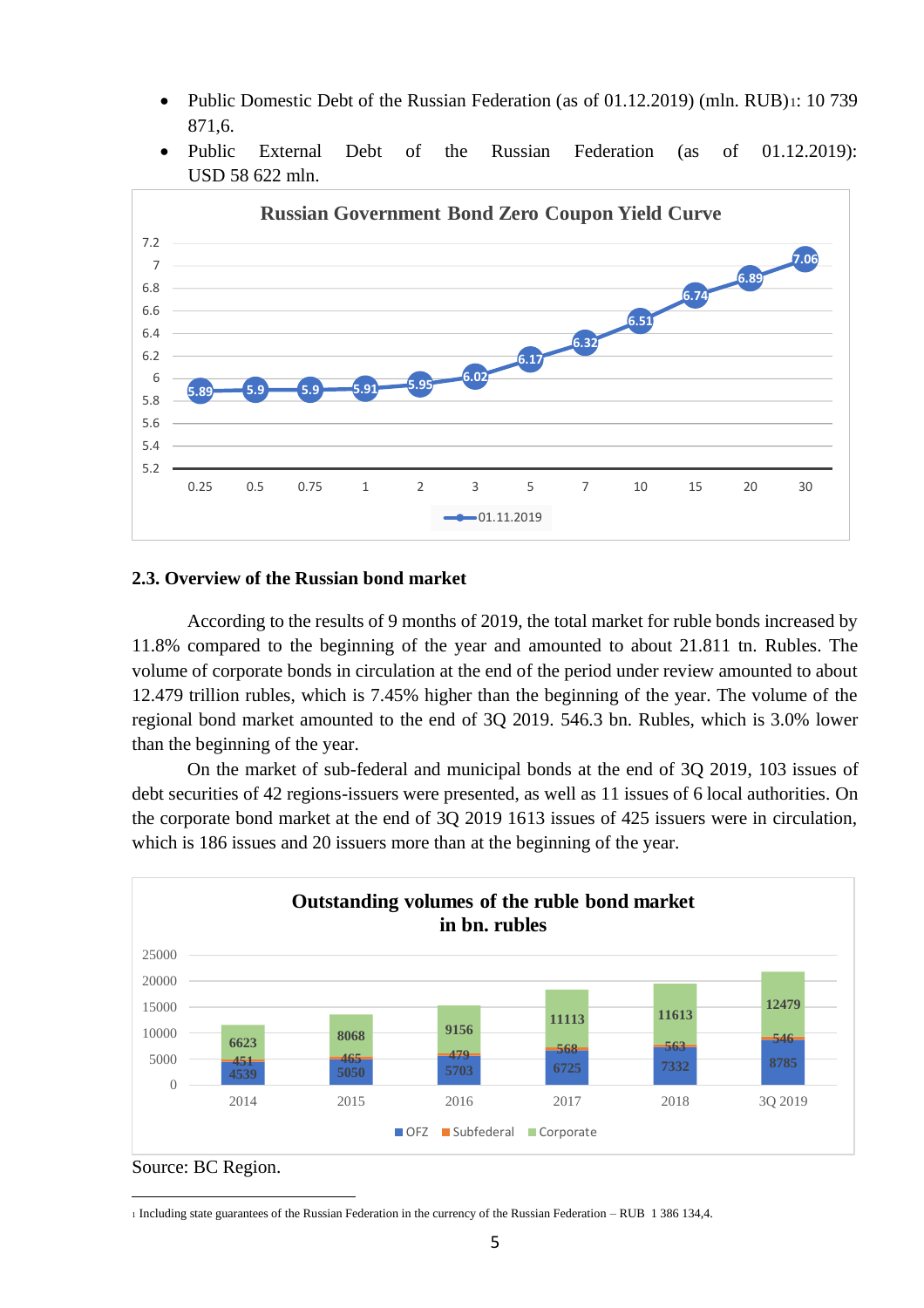#### **2.4. Overview of the Russian equity market**

Russian equity trading volumes shows further growth dynamics, which is mainly driven by non-residents (48,1%), individuals (35,2%) and dealers (8,3%).



Source: Moscow Exchange.

#### **2.4. Overview of the Russian repo market**

The structure of attracting funds by the participants of the Russian repo market in direct repos in 2019 did not undergo significant changes compared to the data of 2018. The main OTC repos are concluded with the Federal Treasury, between the participants of the domestic market, as well as the reverse repurchase (buy-sell) with external counterparties. Exchange interdealer repos and repos with a central counterparty are the primary source of raising funds through repos, while repo transactions with a central counterparty prevail over interdealer exchange repos in quantitative terms.

Operations with the Bank of Russia are significant but relatively rare. Repo transactions with the Federal Treasury are most likely available only to large banks (the average volume of one trade is 24 bn. rubles). OTC transactions within Russia are long-term commonly.

The significant part of repo transactions in the domestic Russian OTC market is carried out on its behalf, while in the foreign market the ratio with brokerage transactions (that is, on behalf of clients) is approximately equal. On the stock market, the bulk of transactions are carried out by brokers. Transactions at the own expense exceed the volume of broker transactions.

The key terms of OTC repo transactions in Russia are 16–90 days and more than 1 year (for an open position). For operations on the foreign market, 82% of the open position is formed by transactions for up to 3 months. For exchange transactions, the main term is overnight.

The primary counterparty to repurchase transactions in the domestic market is credit institutions. The volume of transactions with non-residents in the foreign market in 2019 increased compared to 2018.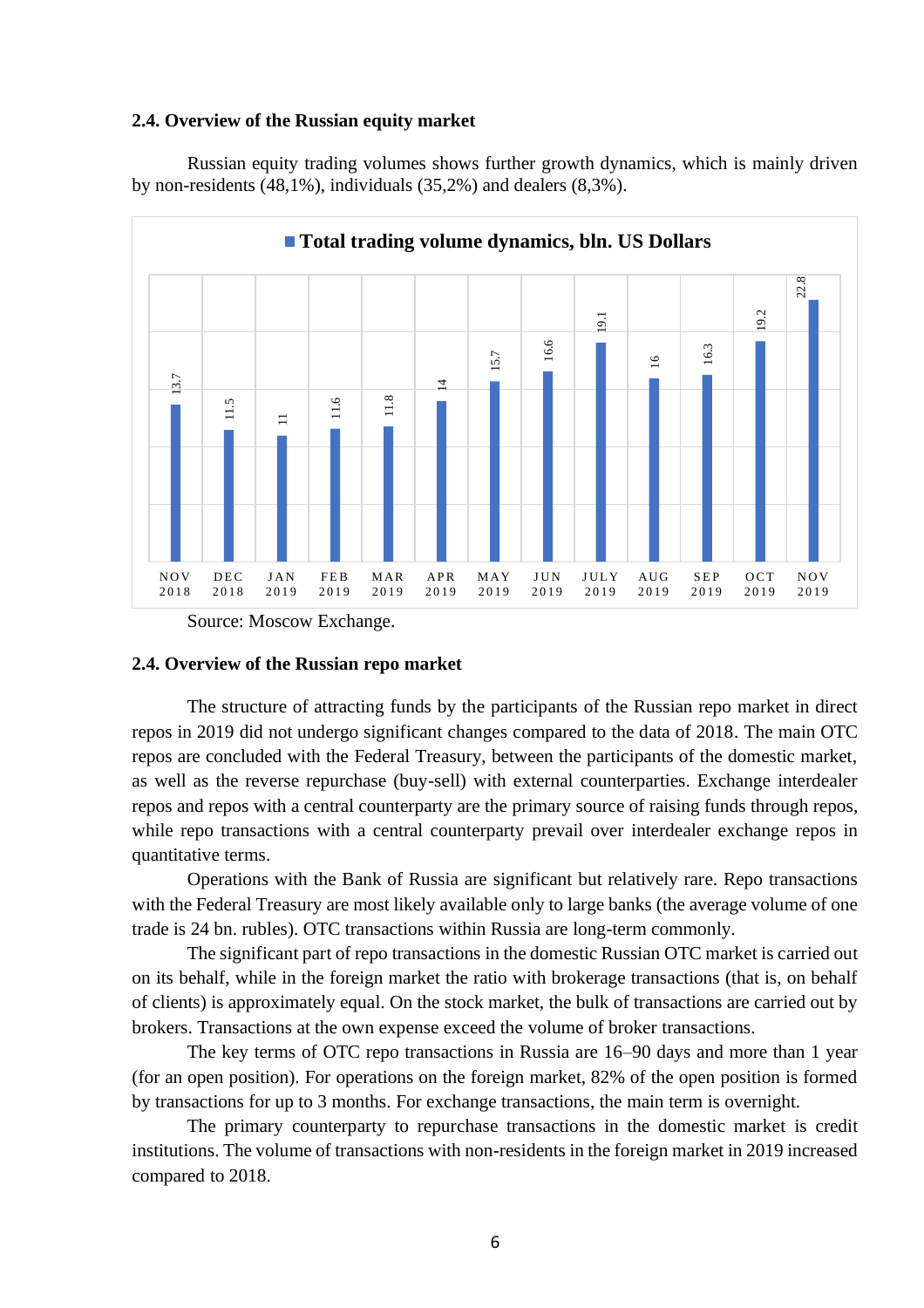The main currencies of repurchase transactions are Russian rubles and US dollars. In 2019, the share of the euro in open positions on OTC repos in foreign markets decreased, but the share of the euro in exchange transactions increased (from 1.4% to 4%).

The main instrument of OTC repos in the domestic market is corporate bonds. With OTC repo operations in the foreign market, the distribution of instruments is more uniform; a significant share is in stocks. Mortgage-backed bonds are not used in over-the-counter repos.

The main instrument of exchange repo operations on the domestic market are exchange bonds. In exchange transactions with external collateral, Eurobonds are the dominant instrument.

The large transactions on the local market are concluded on the basis of SRO NFA Master Agreement and/or their modifications. The key Master Agreement for the transactions on the global markets is ICMA GMRA.

### **The total volume of repo transactions in 2019 and changes from the corresponding period of 2018 in bn. rubles**

|                            | IQ             | <b>IIQ</b>     | <b>IIIO</b>  | <b>Total</b><br>volume for<br>3Q |
|----------------------------|----------------|----------------|--------------|----------------------------------|
| Repo transactions with the |                |                |              |                                  |
| Bank of Russia on the      | 261            | 200            | 78           | 538                              |
| organized market           | $+110%$        | $+426%$        | $+69%$       | $+158%$                          |
| (in rubles)                |                |                |              |                                  |
| Repo with central          | 115 647        | 119 616        | 115 617      | 350 880                          |
| counterparty               | $+71%$         | $+123%$        | $+89%$       | $+92%$                           |
|                            | 15 354         | 20 034         | 17840        | 53 228                           |
| Exchange inter-dealer repo | $-72%$         | $-6%$          | $+29%$       | $-41%$                           |
| Ruble repo transactions    | 192            | 23             | $\mathbf{1}$ | 216                              |
| with the Bank of Russia in |                |                |              |                                  |
| the OTC market             |                |                |              |                                  |
| Repo transactions with     | 5 3 7 6        | 6 3 8 0        | 4 8 4 0      | 16 5 9 6                         |
| <b>Federal Treasury</b>    |                |                |              |                                  |
| Total: ruble repo          |                |                |              |                                  |
| transactions with the Bank | 5 5 6 8        | 6403           | 4841         | 16812                            |
| of Russia and Federal      | $+447%$        | $+60%$         | $-14%$       | $+58%$                           |
| Treasury                   |                |                |              |                                  |
| Currency repos with the    | $\theta$       | $\overline{0}$ | $\theta$     | $\overline{0}$                   |
| <b>Bank of Russia</b>      |                |                |              |                                  |
| OTC repo transactions in   | 10762          | 9521           | 10 4 93      | 30 776                           |
| the domestic market        | $+316%$        | $+220%$        | $+224%$      | $+254%$                          |
| OTC repo transactions in   | 1 645          | 2 4 2 5        | 3 4 7 6      | 7546                             |
| the international markets  |                |                |              |                                  |
| buy/sell                   |                |                |              |                                  |
| OTC repo transactions in   | 489            | 284            | 212          | 984                              |
| the international markets  |                |                |              |                                  |
| sell/buy                   |                |                |              |                                  |
| Total: OTC repo            | 2 1 3 4        |                |              |                                  |
| transactions in the        | $+2%$          | 2 709          | 3688         | 8 5 3 0                          |
| international markets      |                | $-15%$         | $+58$        | $+12%$                           |
|                            | $\overline{0}$ | $\overline{0}$ | 45           | 45                               |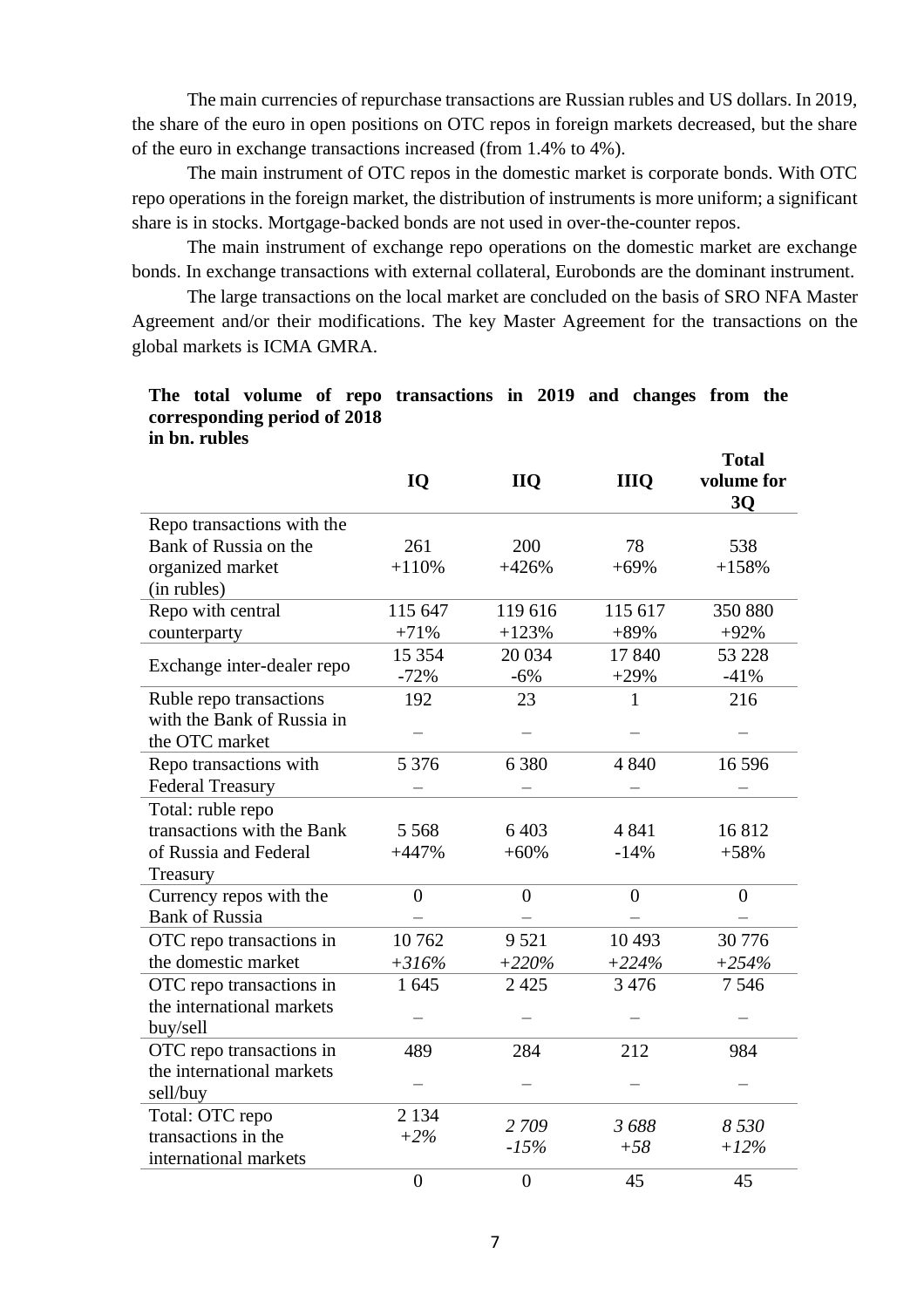### **The total volume of repo transactions in 2019 and changes from the corresponding period of 2018 in bn. rubles**

|                            | IQ      | <b>IIQ</b> | <b>IIIQ</b> | <b>Total</b><br>volume for<br><b>3Q</b> |
|----------------------------|---------|------------|-------------|-----------------------------------------|
| Repo transactions with the |         |            |             |                                         |
| Finance Committee of       |         |            |             |                                         |
| St. Petersburg             |         |            |             |                                         |
|                            | 129     | 372        | 536         | 1 0 3 7                                 |
| Other                      |         |            |             |                                         |
| <b>Total</b>               | 149 855 | 158 855    | 163 631     | 461 846                                 |
|                            | $+15%$  | $+87%$     | $+89%$      | $+53%$                                  |

**Volumes of open repo positions in 2019 compared to the corresponding period of 2018**

**in bn. rubles**

|                            | IQ             | <b>IIQ</b>     | <b>IIIQ</b>    | Average<br>open<br>position<br>for 3Q |
|----------------------------|----------------|----------------|----------------|---------------------------------------|
| Repo transactions with the |                |                |                |                                       |
| Bank of Russia on the      | 5              | 3              | 0,02           | 2,7                                   |
| organized market           | $+400%$        |                |                |                                       |
| (in rubles)                |                |                |                |                                       |
| Repo with central          | 6435           | 5439           | 5 2 8 8        | 5 7 2 0                               |
| counterparty               | $+196%$        | $+142%$        | $+118%$        | $+150%$                               |
| Exchange inter-dealer repo | 588            | 519            | 466            | 524                                   |
|                            | $+14%$         | $+4%$          | $+169%$        | $+32%$                                |
| Ruble repo transactions    | $\overline{0}$ | $\overline{0}$ | $\overline{0}$ | $\overline{0}$                        |
| with the Bank of Russia in |                |                |                |                                       |
| the OTC market             |                |                |                |                                       |
| Repo transactions with     | 501            | 632            | 521            | 551                                   |
| <b>Federal Treasury</b>    |                |                |                |                                       |
| Total: ruble repo          |                |                |                |                                       |
| transactions with the Bank | 501            | 632            | 521            | 551                                   |
| of Russia and Federal      | $+1689%$       | $+168%$        | $-33%$         | $+58%$                                |
| Treasury                   |                |                |                |                                       |
| Currency repos with the    | $\overline{0}$ | $\overline{0}$ | $\overline{0}$ | $\overline{0}$                        |
| <b>Bank of Russia</b>      |                |                |                |                                       |
| OTC repo transactions in   | 4 2 5 0        | 4 1 2 8        | 4 3 1 3        | 4 2 3 0                               |
| the domestic market        | $+231%$        | $+124%$        | $+136%$        | $+190%$                               |
| OTC repo transactions in   | 190            | 443            | 448            | 360                                   |
| the international markets  |                |                |                |                                       |
| buy/sell                   |                |                |                |                                       |
| Сделки внебиржевого        | 261            | 110            | 95             | 155                                   |
| РЕПО на внешнем рынке      |                |                |                |                                       |
| sell/buy                   |                |                |                |                                       |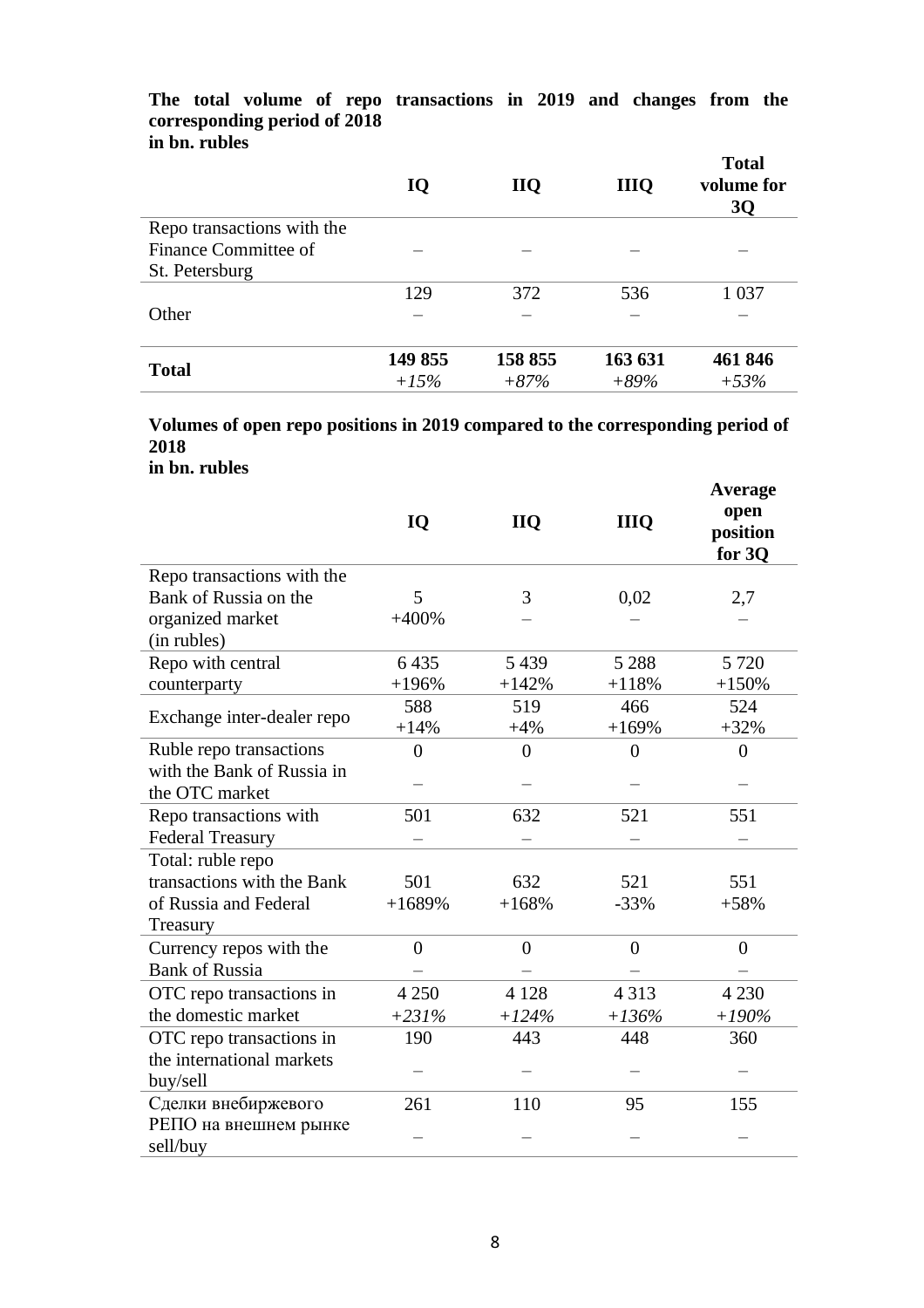#### **Volumes of open repo positions in 2019 compared to the corresponding period of 2018 in bn. rubles**

|                                              | IQ       | <b>IIQ</b>     | <b>IIIQ</b>    | Average<br>open<br>position<br>for $3Q$ |
|----------------------------------------------|----------|----------------|----------------|-----------------------------------------|
| Total: OTC repo                              | 451      | 553            | 543            | 515                                     |
| transactions in the<br>international markets | $+193%$  | $+394%$        | $+45%$         | $+141%$                                 |
| Repo transactions with the                   | $\theta$ | $\overline{0}$ | 10             | 3                                       |
| Finance Committee of<br>St. Petersburg       |          |                |                |                                         |
| Other                                        | 3        | 12             | $\overline{2}$ | 6                                       |
|                                              |          |                |                |                                         |
| <b>Total</b>                                 | 12 233   | 11 286         | 11 143         | 11 552                                  |
|                                              | $+195%$  | $+159%$        | $+100%$        | $+146%$                                 |



# **3. RECENT HIGHLIGHTS**

- On 28 January 2019 Bank of Russia launched the Faster Payments System (FPS) to enable individuals to make instant transfers to each other 24/7 using only a mobile phone number – regardless of in which banks the sender and recipient have their accounts.
- On 28 February 2019 NFA received a new SRO license of the investment advisors' activities.
- On 11 March 2019 Moscow Exchange and the Russian Union of Industrialists and Entrepreneurs to calculate sustainability indices daily. At present, 22 companies that lead the way in terms of ESG disclosure are included in the Responsibility and Transparency index, mainly export-oriented companies in Russia.
- On 6 March 2019 NFA published Guidance on verification practices for the qualification of foreign financial instruments as securities under the Russian regulation, which may be helpful for international financial market participants which are looking for providing international securities to its Russian clients or under the Russian law.